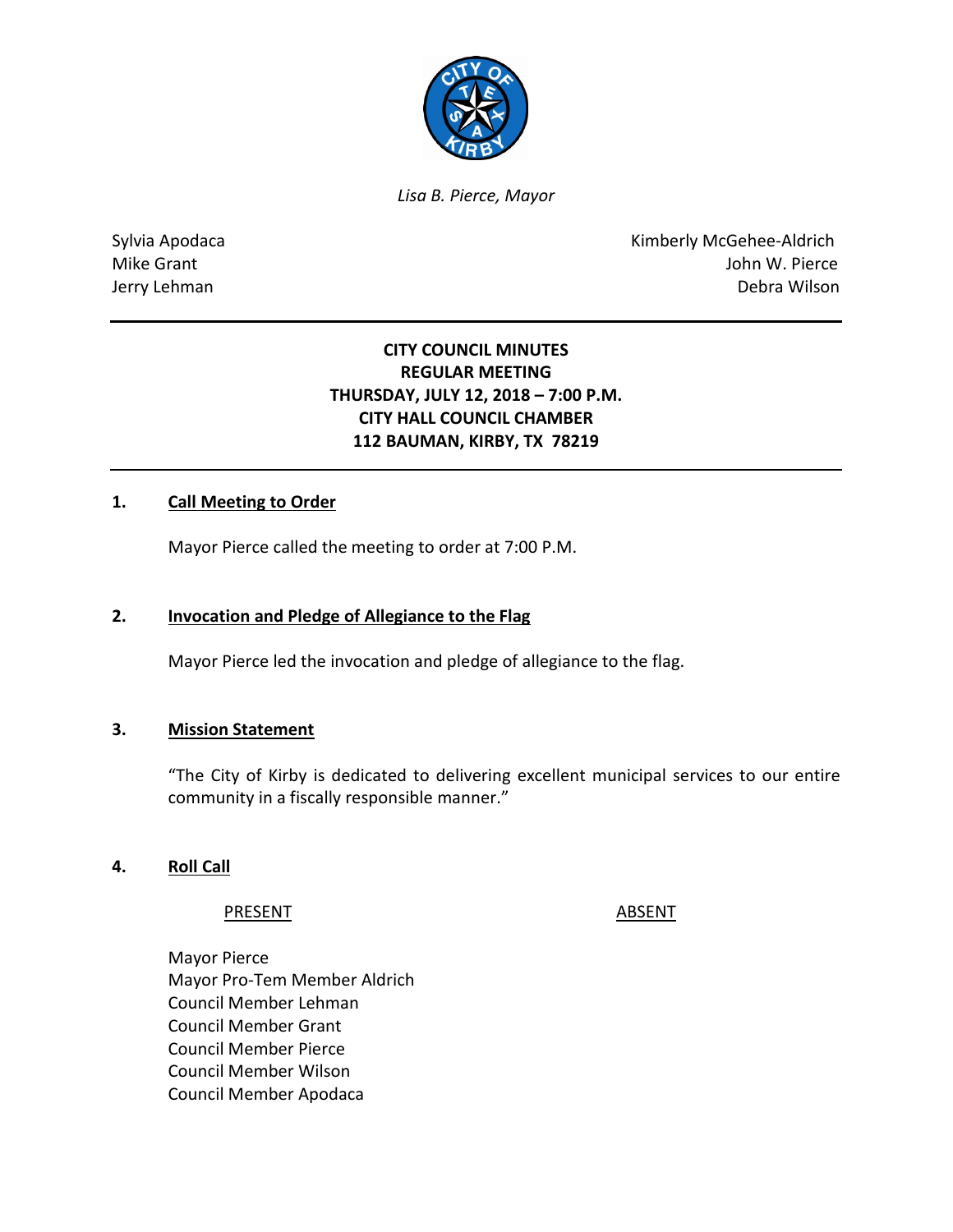### **5. Citizen Participation**

1. Pastor Zarb-Cousin – He said he will speak during his agenda item.

#### **6. Consideration Of And Action On Minutes**

#### a. Public Hearing/Regular Meeting Minutes – June 28, 2018

Council Member Lehman moved to approve the Public Hearing/Regular Meeting Minutes – June 28, 2018; seconded by Council Member Grant. The motion carried with a 6-0-1 vote.

AYES: 6 NAYES:0 ABSTAIN: 1 (Council Member wilson) and the contract of the contract of the contract of the contract of the contract of the contract of th

#### **7. Presentation**

### a. Fire Department Presentation Of A Lifesaving Award

Assistant Fire Chief William Hilburn said on the morning of June 4, 2018, Emergency Medical Services (EMS) was dispatched to a residence for an unresponsive female. With the help of Kirby Police Department, Kirby EMS was able to revive the patient. Later she was able to leave the hospital to go home. He recognized those whom responded with a plaque: Steven Gawlik (Fire), Sarah Bretz (Fire), Nicholas Christy (Fire), Justin Morris (Fire), Eric Lopez (Fire), and Eric Vasquez (PD). Fire Chief Alfaro said he is exceptionally proud of the staff who stand by him and he is humbled and privileged to have them stand behind him and he trusts them with his life.

### **8. Discussion And Possible Action**

a. Discussion And Possible Action On Ordinance No. O-2018-842 To Repeal Ordinance No. O-2005-618 And To Remove Stop Intersections At Vinecrest Drive And Cinderella Street and At Swann Lane And Telegraph Street from Schedule I of Chapter 72 Of The Code Of Ordinances. This Is The Second Reading.

Council Member Grant moved to accept Ordinance No. O-2018-842 to repeal Ordinance No. O-2005-618 and to remove stop intersections at Vinecrest Drive and Cinderella Street and At Swann Lane and Telegraph Street from Schedule I of Chapter 72 of the Code of Ordinances. With all voting, "aye" the motion carried with a 7-0 vote.

AYES: 7 NAYES: 0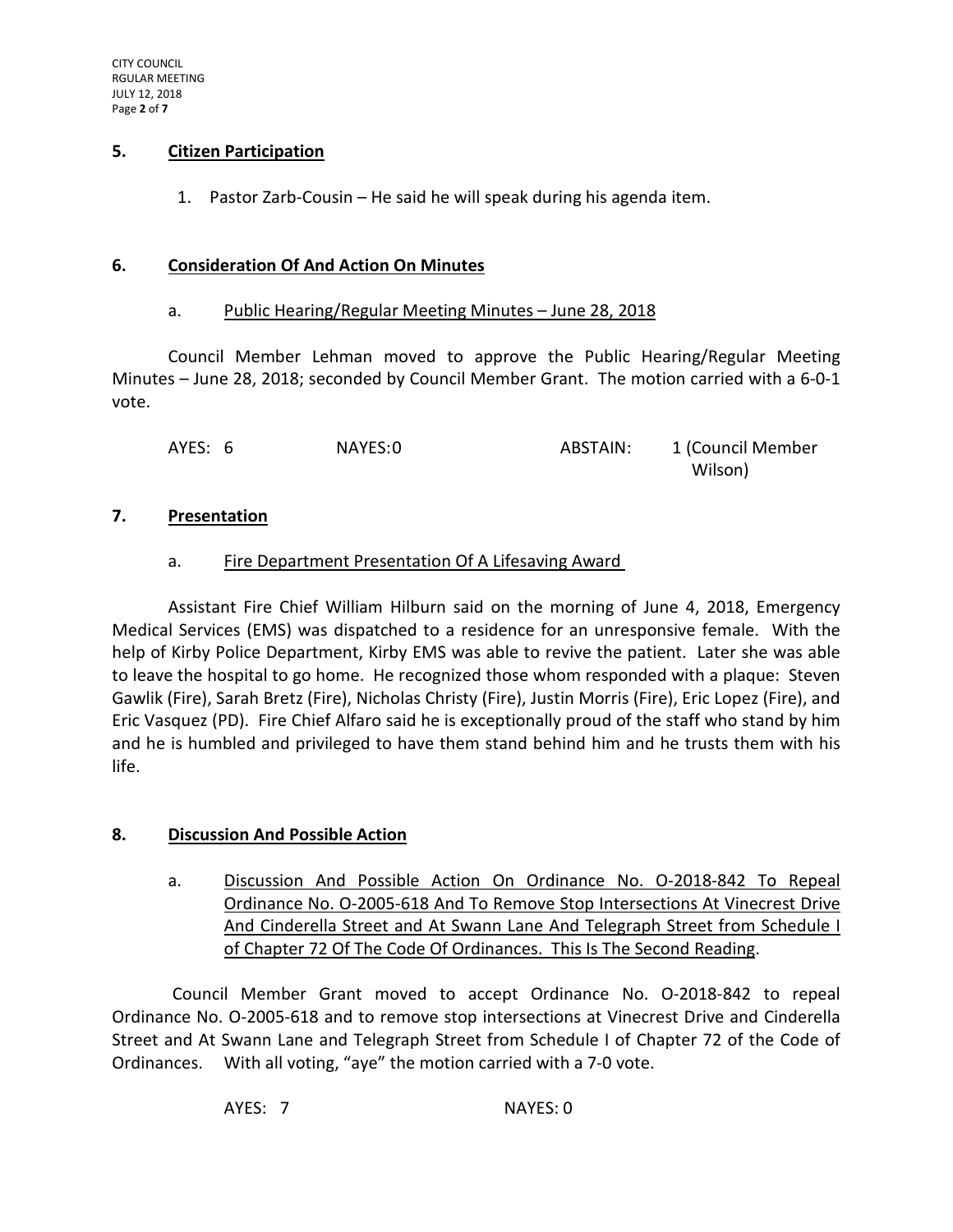## b. Discussion And Possible Action On A Request From Donna Charette To Conduct A Rummage Sale Using The Parking Lot Located At 5510 Duffek Dr. To Benefit Hand-Me-Down-Hounds

Mayor Pierce said Donna Charette has raised funds for different animal organizations and she is requesting use of the parking lot where the kennels are located. Dr. Basten the founder of Hand Me Down Hounds will hold a low cost vaccine and heartworm test clinic for residents of Kirby, as well as low cost nail trims. The rummage sale will be held on October 20, 2018 (rain date October 27, 2018).

Council Member Grant moved to allow the request from Donna Charette to conduct a rummage sale using the parking lot located at 5510 Duffek Dr. to benefit Hand-Me-Down-Hounds; seconded by Council Member Pierce.

With all voting, "aye" the motion carried with a 7-0 vote.

AYES: 7 NAYES: 0

## c. Discussion And Possible Action Regarding The Traffic On Binz Engleman Road

Chief Bois provided an update on the traffic on Binz Engleman Road. He said at this time the traffic issues have been addressed.

# d. Update, Discussion And Possible Action On The Construction Project On Binz Engleman

Gilbert Salas, Director of Public Works, provided an update on the Binz Engleman Construction Project phases.

Mark Hill, Ford Engineering, provided an update on the Binz Engleman Construction Project signage and logistics on the process of the project.

Mayor Pierce asked Mark Hill if Ford Engineering will be monitoring the project. Mark Hill, Ford Engineering, said there is someone who monitors the project one or more times a week.

# e. Designation Of Three Council Members to attend the Texas Municipal League 2018 Conference

Mayor Pierce asked if there is anyone who is interested in attending. Council Member Lehman and Council Member Wilson said they want to attend. Council Member Apodaca said she will check her schedule and confirm if she will be able to attend.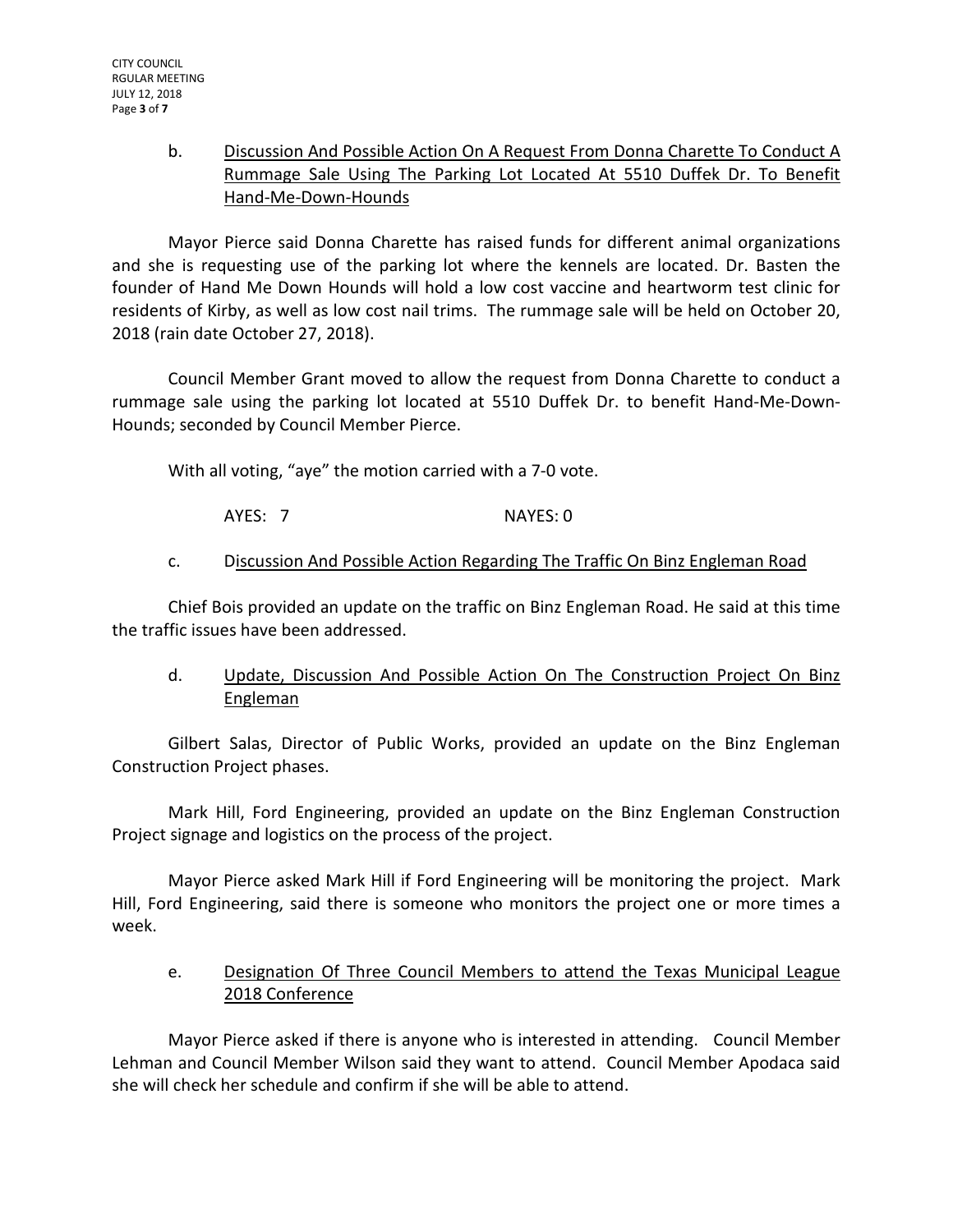Council Member Grant moved to accept Council Member Lehman, Council Member Wilson, and Council Member Apodaca, as the three Council Members to attend the Texas Municipal League 2018 Conference in Ft. Worth, October 10 - 12; seconded by Mayor Pro-Tem Aldrich.

With all voting, "aye" the motion carried with a 7-0 vote.

## AYES: 7 NAYES: 0

### f. Discussion And Possible Action On Installation Of Solar Powered Stop Signs At Or Near 4800 Block Of Binz Engleman Road, Kirby, TX 78219

Chief Bois provided the basic specifications and prices for the stop signs. He recommended 30" – 36" stop signs with eight flashing LED's on the corners. He said we will need four signs, with a maximum of eight.

## g. Discussion And Possible Action On Adoption Of A City Of Kirby, Texas Debt Management Policy.

Anne Berger, Hilltop Securities, said with the passage of the bond issue we have progressed through the process. The process includes going through Standard and Poors Rating Agency and getting a municipal bond rating. Having policies is good management and good management practices and plus Standard and Poors has part of their rating policy which they call their Financial Management Assessment. The purpose of the Texas Debt Management Policy is to establish guidelines for the financing of capital expenditures. Ms. Berger provided Council a thorough review of the policy.

Mayor Pro-Tem Aldrich moved to adopt the City of Kirby, Texas Debt Management Policy; seconded by Council Member Grant.

With all voting, "aye" the motion carried with a 7-0 vote.

AYES: 7 NAYES: 0

### h. Discussion And Possible Action On Adoption Of A Fund Balance Policy For The City Of Kirby, Texas.

Ms. Berger said the purpose of the Fund Balance Policy is to establish a key element of the financial stability of the City of Kirby by setting guidelines for fund balance in selected funds. Ms. Berger provided Council a thorough review of the policy.

Marc Schnall, city attorney, informed Council that he has reviewed the policies and there were two changes that were discussed tonight.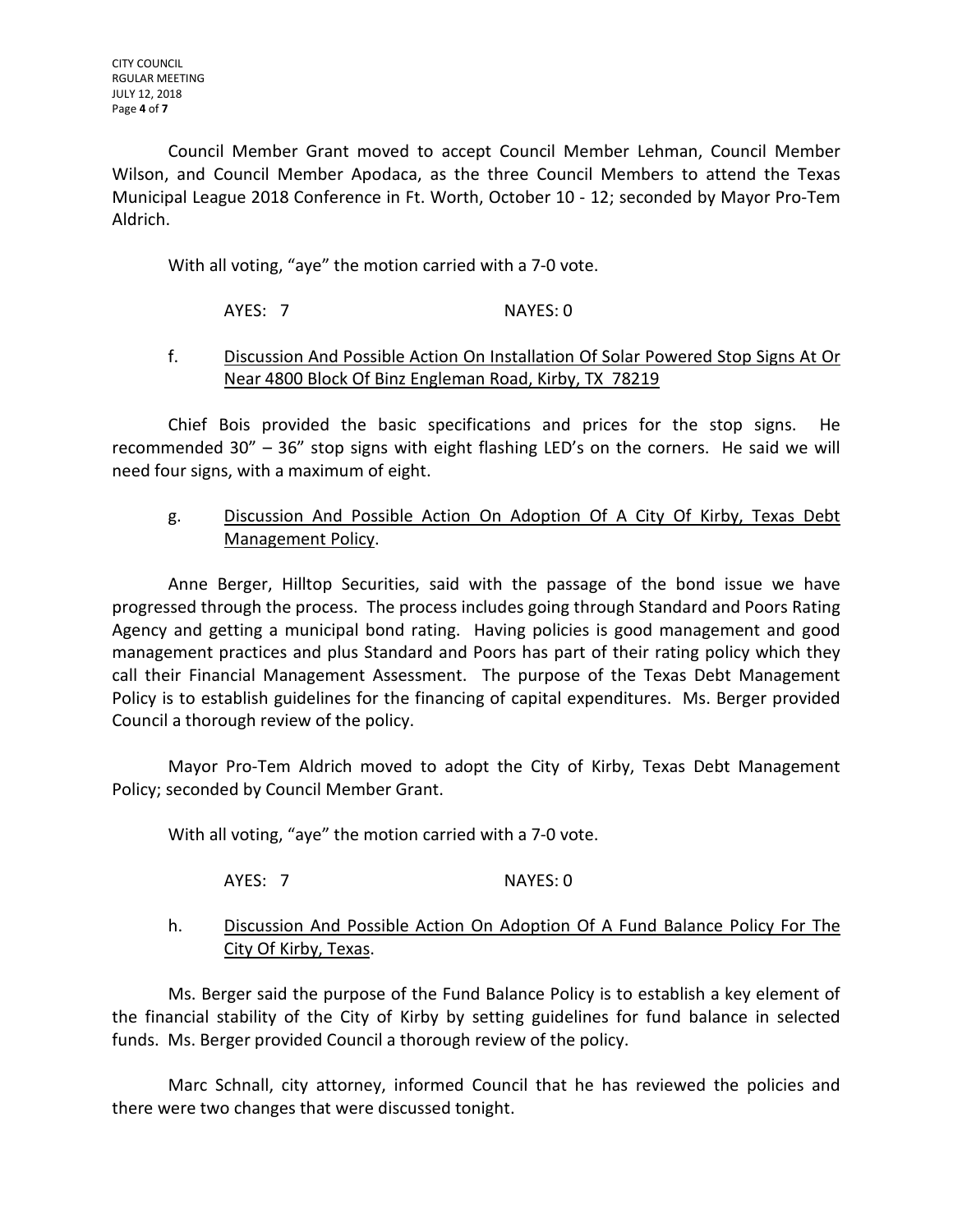Mayor Pro-Tem Aldrich moved to adopt the Fund Balance Policy for the City of Kirby, Texas; seconded by Council Member Grant.

With all voting, "aye" the motion carried with a 7-0 vote.

AYES: 7 NAYES: 0

### i. Discussion And Possible Action On A Temporary Certificate Of Occupancy For Greater Joy Church Located At 5020 Old Seguin Road, Suite 1A, Kirby, TX 78219

Pastor Adam Zarb-Cousin, Greater Joy Church, presented City Council with the numerous ways the church invests in Kirby along with the issues he has been experiencing since he signed the lease agreement.

Officer Thompson, Code Compliance, provided the history of the suite.

Council Member Grant moved to allow a temporary certificate of occupancy with the stipulation they have a food handler license; seconded by Council Member Pierce.

Mayor Pro-Tem Aldrich asked what the issue is with the food handler license. Officer Thompson explained the concern.

Mr. Schnall said Local Government Code 54 and the City's health codes need to be reviewed before a process can be expedited. The City needs to address the City ordinances and health and safety and the relationship between landlord and tenant is between landlord and tenant. The suggestions about the tenants working together to put pressure on the landlord may be an appropriate thing to do. The city needs to limit itself with just the areas that relate to health and safety. The motion appears to deal with fire and health safety, so going in direction we need to go.

With all voting, "aye" the motion carried with a 7-0 vote.

AYES: 7 NAYES: 0

### **9. Requests and Announcements**

a. Requests By Mayor And Council Members For Items To Be Placed On Future City Council Agendas And Announcements On City Events/Community Interests

Council Member Apodaca – She said the  $4<sup>th</sup>$  of July event was rained out and she is glad the event is rescheduled. She informed Police Chief Bois that customers who come into her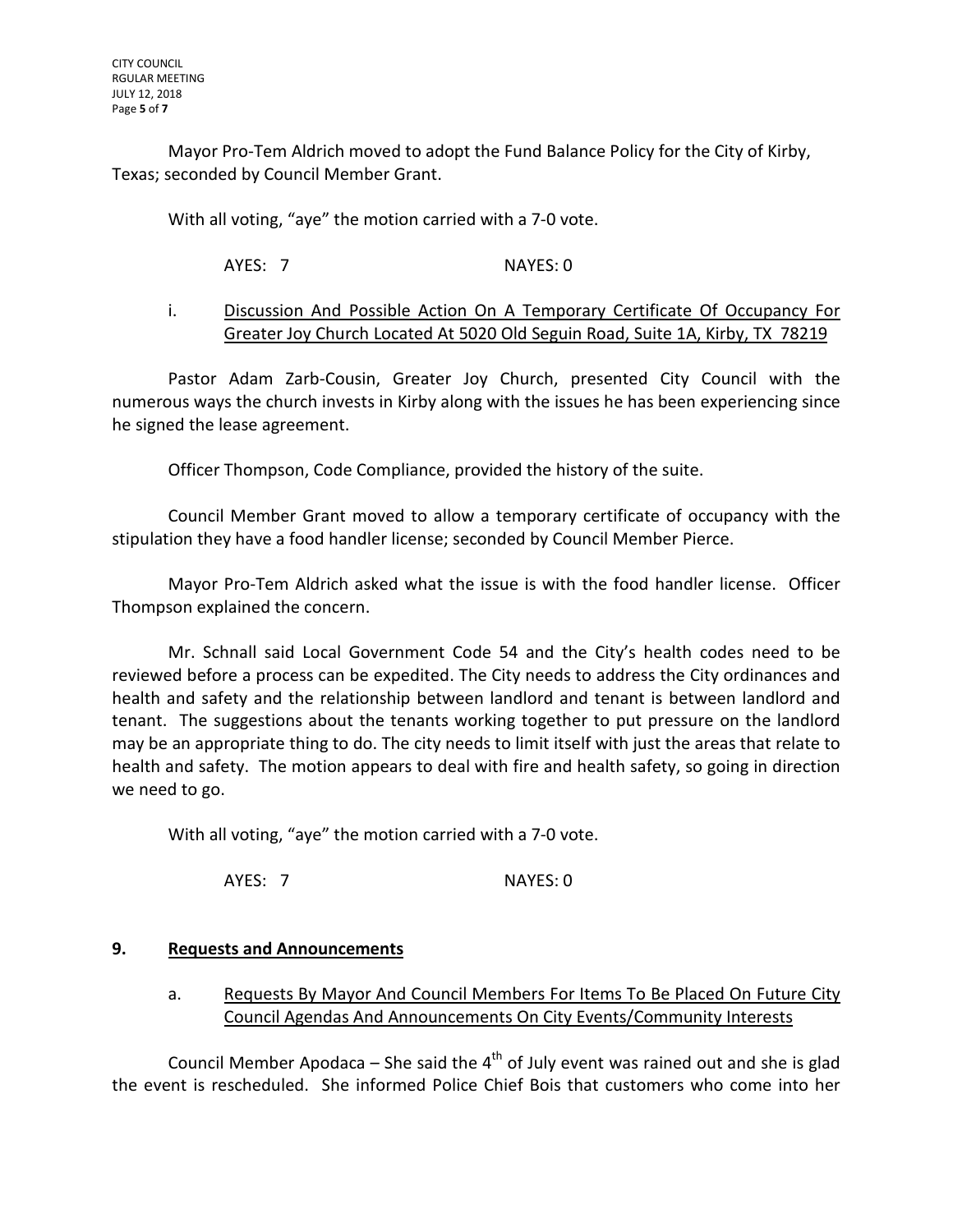CITY COUNCIL RGULAR MEETING JULY 12, 2018 Page **6** of **7**

shop have been praising the police department and she's waiting for the Police Department lip sync video.

Council Member Wilson – She said she is proud to live in the City of Kirby and have the emergency care that we have. She asked that someone look at the drainage behind the houses throughout the City because they need to be cleaned. She said there was a group of 33 people from Kirby Baptist Church who went to Corpus Christi to help around the area. The youth were from the City of Kirby and they worked hard and slept on the floor after working all day to help others. We should be proud of these youth who didn't complain.

Council Member Lehman – He asked staff if there has been a reply about the Welcome to Kirby sign. Ms. Cox said she will resend the email.

Mayor Pro-Tem Aldrich – She said she welcomed the rain on the  $4<sup>th</sup>$  of July and was disappointed the festivities had to be canceled, but the event is in the works to be rescheduled Labor Day Weekend. She thanked everyone for attending the meeting.

Council Member Grant – He suggested moving National Night Out to Friendship Park and asked that this be placed on the next agenda. He thanked everyone for attending the meeting.

Council Member Pierce – He echoed what has been said about the fire department staff, emergency medical services staff, police department staff, public works staff and all staff. He thanked everyone for attending the meeting.

Mayor Pierce – She echoed what everyone has said. She suggested placing the health and safety ordinances on future agendas to bring them up to date. There will be a budget workshop on July19 and July 26 starting at 6:00 P.M. She said Animal Care is looking for volunteers. She asked that the committees with vacancies be posted to the website. She asked that there be an update on the next agenda from Little Free Libraries – Donna Dryja.

### **10. Adjournment**

The meeting adjourned at 8:27 P.M.

 Lisa B. Pierce Mayor

\_\_\_\_\_\_\_\_\_\_\_\_\_\_\_\_\_\_\_\_\_\_\_\_\_\_\_

Attest:

Patty Cox, TRMC, City Secretary

\_\_\_\_\_\_\_\_\_\_\_\_\_\_\_\_\_\_\_\_\_\_